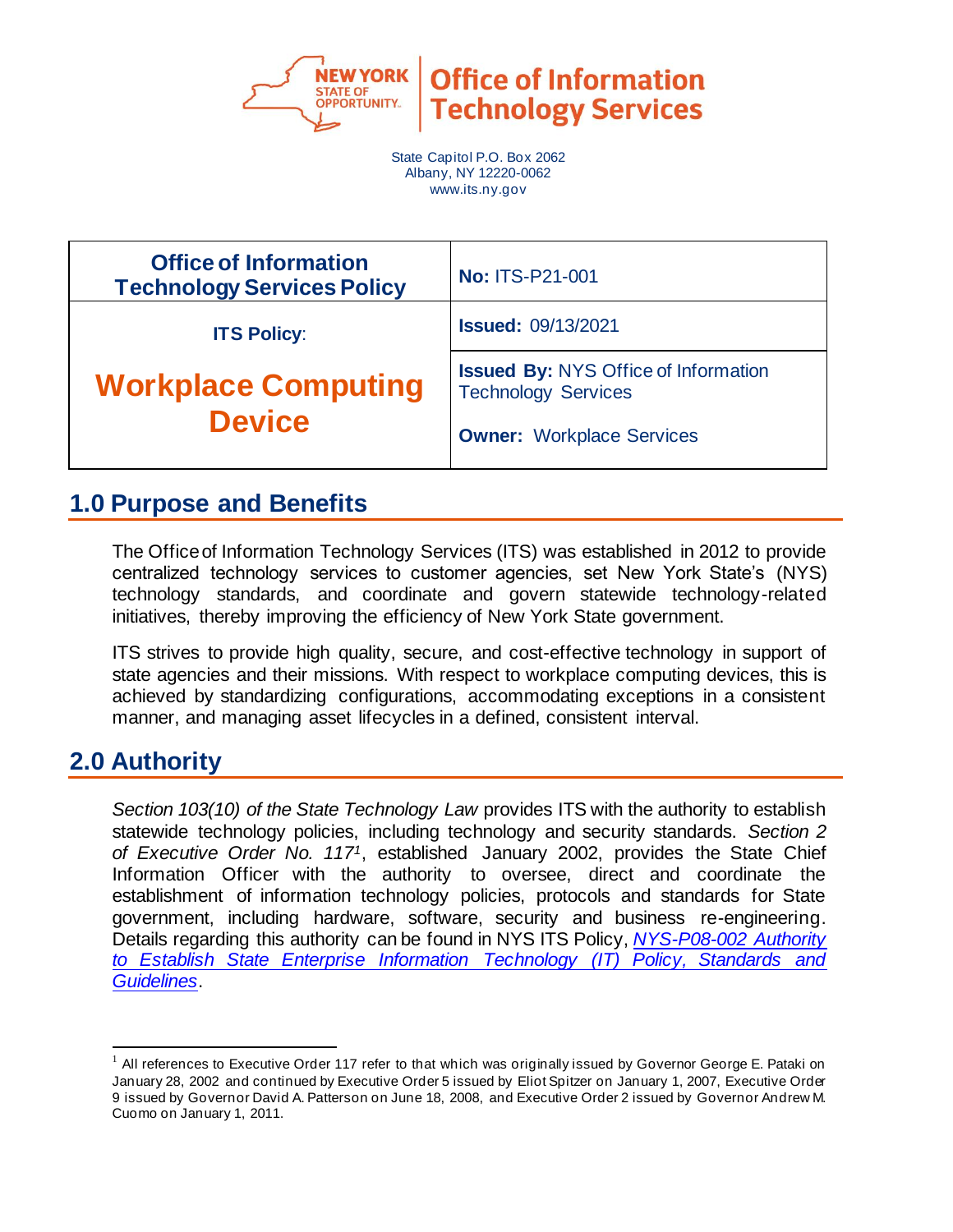### **3.0 Scope**

This Policy applies to ITS, its employees, contractors, and consultants, and ITS supported agencies (Client Agency) for which ITS provides workplace computing related services for employee, contractor, and consultant use.

Mobile devices such as cell phones, smartphones, cellular access points, and tablets, generally accompanied by service plans are covered by the ITS-P18-007 [Mobile Device](https://nysemail.sharepoint.com/sites/myITS/InsideEdge/Documents/ITS-P18-007%20Mobile%20Device%20Provisioning%20and%20Deprovisioning%20Policy.pdf)  [Provisioning, Deprovisioning, and Replacement Policy.](https://nysemail.sharepoint.com/sites/myITS/InsideEdge/Documents/ITS-P18-007%20Mobile%20Device%20Provisioning%20and%20Deprovisioning%20Policy.pdf)

### **4.0 Information Statement**

ITS provides workplace computing devices, select peripherals (i.e., keyboards, mouse, etc.), support, maintenance, and management services to deliver secure access to applications supporting Client Agency missions.

#### **4.1 Device and Peripheral Standards and Selection**

The ITS Office of the Chief Technology Officer (CTO) defines and maintains standardized device and peripheral categories. These standards are published in the Enterprise IT Service Management System (ITSM) Service Catalog and are designed to meet 90% of Client Agency device needs.

#### **4.1.1 Device Categories and Funded Service Life Objectives**

Funded Service Life Objectives (FSLO) are the projected useful life of the device, starting on the procurement date of the device.

| <b>Category</b>              | <b>FSLO</b> |
|------------------------------|-------------|
| Windows or Chrome OS Desktop | 4 years     |
| Windows or Chrome OS Laptop  | 4 years     |
| <b>Rugged Tablet</b>         | 5 years     |
| Wi-Fi only Tablet            | 3 years     |
| MacOS Desktop or Laptop      | 5 years     |
| <b>Linux Thin Client</b>     | 7 years     |
| Chromebook                   | 4 years     |

#### **4.1.2 Peripheral Categories and Service Life Objectives**

| Category               | <b>FSLO</b>            |
|------------------------|------------------------|
| <b>LCD Display</b>     | 9 years                |
| Tablet Keyboard / Case | Concurrent with Device |

#### **4.1.3 Exceptions**

Standardization is designed to broadly meet the needs of the user community in the most cost-effective way possible. Specialized use cases will be accommodated via an exception request and may require additional Client Agency funding.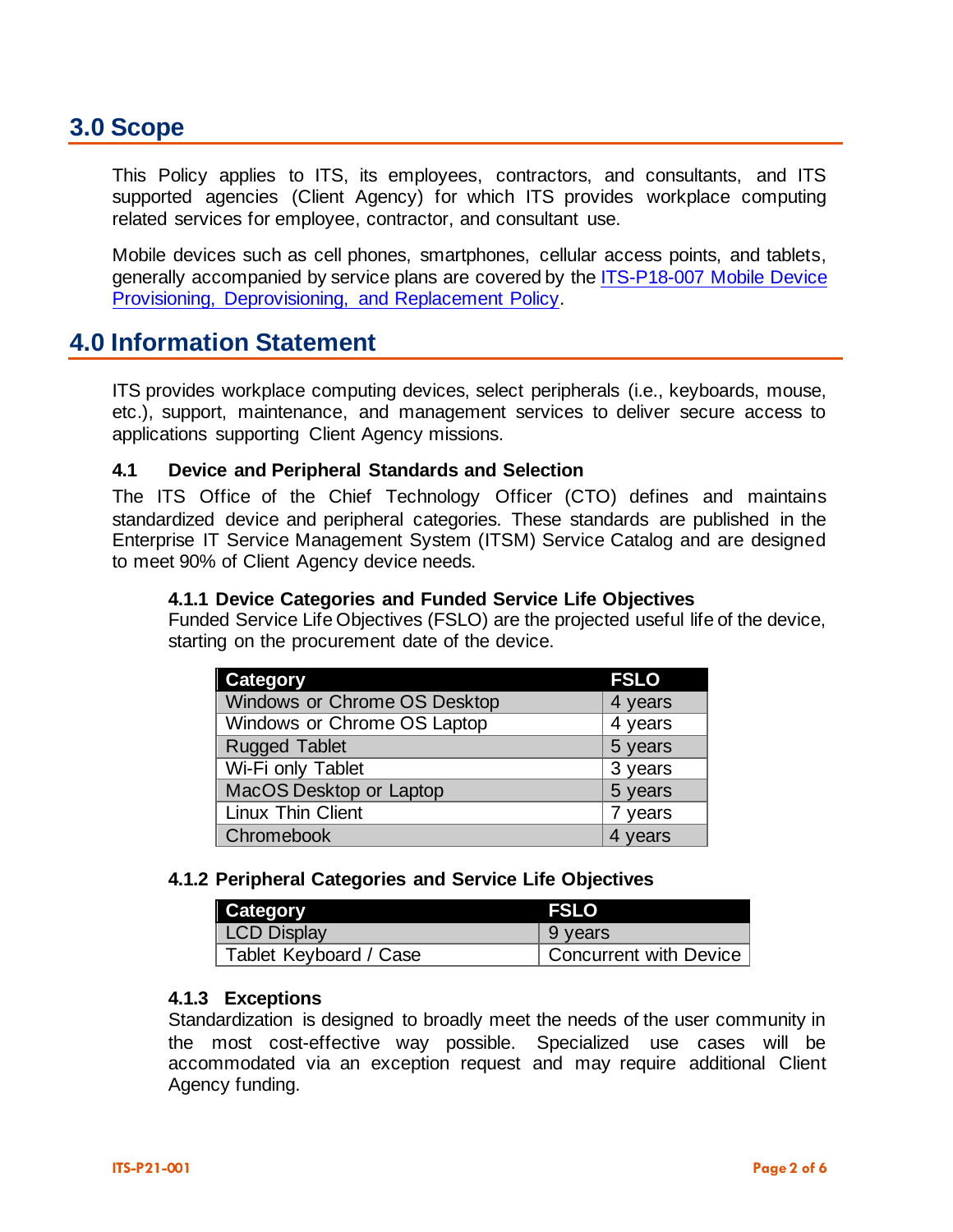Exception requests must include factors such as operational requirements or business need. An exception may be requested, via the ITSM Service Catalog, for approval by the ITS Chief Technology Officer, or their designee.

#### **4.2 Device Issuance**

#### **4.2.1 Individual Assignment**

For use cases where a device will be principally used by a single individual, ITS will assign one (1) device, and associated peripherals, to each individual.

The employee and Client Agency, as custodians of the device, are expected to take reasonable measures to ensure that the device and associated peripherals are appropriately cared for.

ITS will re-assign devices upon request. The custodian must at least annually recertify assignment and location of issued devices though a process established by ITS, and report loss or damage to ITS in a timely manner.

#### **4.2.2 Location or Asset Based Assignment**

For use cases where a device will be used by one or more employees, in a single physical location or within a larger asset (e.g., a vehicle, boat, trailer, etc.), ITS will assign devices as appropriate.

The Client Agency, as custodian of the device, is expected to take reasonable care to ensure that the device and associated peripherals are appropriately cared for. ITS will re-assign devices upon request. The custodian must at least annually re-certify assignment and location of issued devices, and report loss or damage to ITS in a timely manner.

#### **4.2.2 Peripherals**

Standard peripherals associated with computing devices will be issued based on standard service offerings, as defined in the ITSM Service Catalog.

Additional peripherals, where appropriate may require additional Client Agency funding.

#### **4.2.2.1 Out of Scope Peripherals**

Peripherals outside of the ITSM Service Catalog offerings as well as Consumables, including batteries or routine maintenance parts not covered by warranty or service contract, are out of scope and are not funded by ITS.

The funding and procurement of out-of-scope peripherals are the responsibility of the Client Agency. This includes Reasonable Accommodation requests that are for out-of-scope peripherals. ITS will use reasonable efforts to support peripherals and, where Client agency funding is available, ITS may incorporate Client Agency funded peripherals into device procurements to maximize value.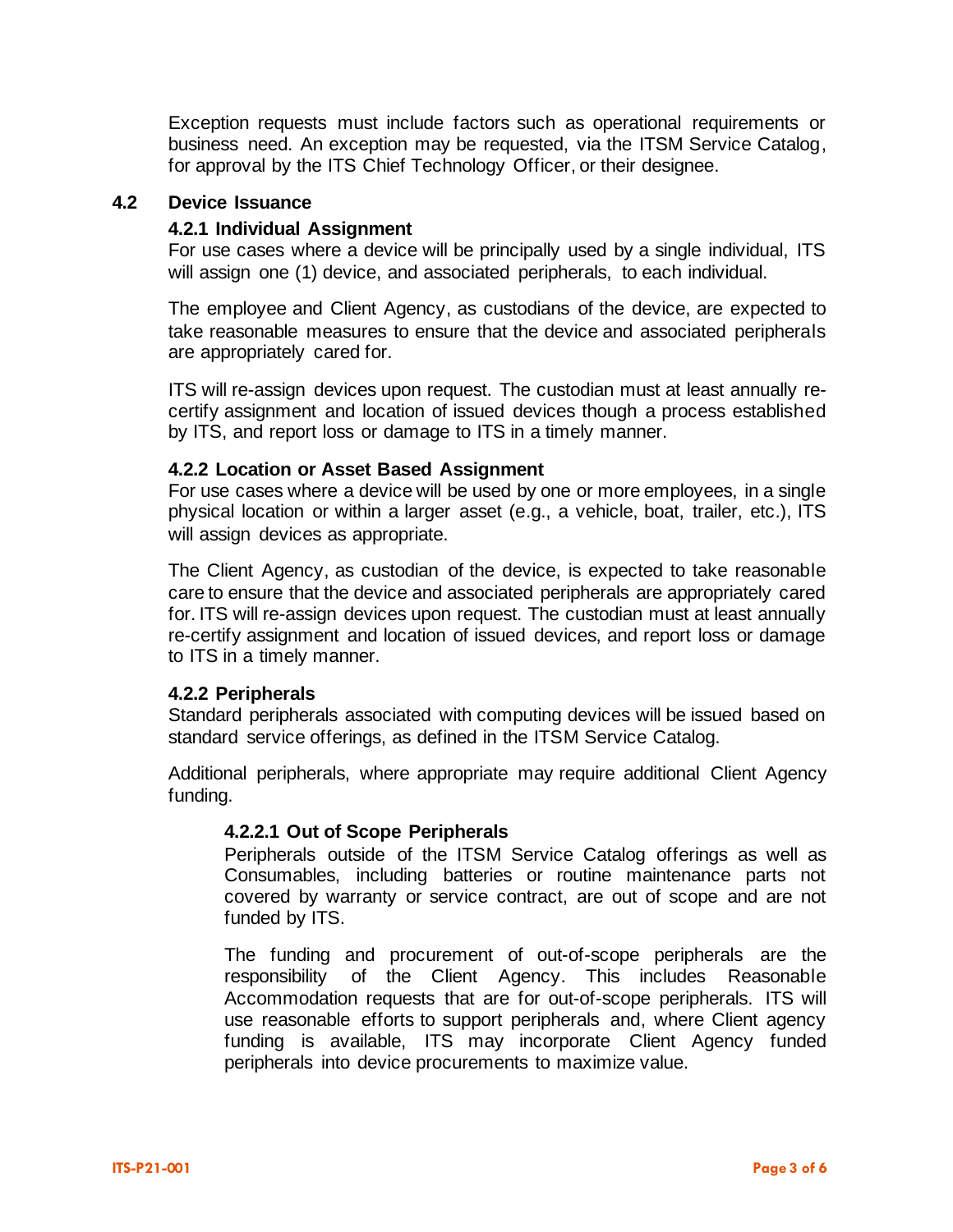### **4.3 Device Replacement**

In the event that a device fails, the device will be repaired or replaced at the discretion of ITS. If a device is replaced, the replacement device will be materially similar in function and may be new, used, or refurbished.

Client Agency funded devices, supported by ITS, which are replaced outside of a warranty period must be funded by the Client Agency.

### **4.4 Lost or Stolen Devices**

In the event a device is lost, stolen or compromised, the employee must immediately notify ITS and the user's agency so it may be replaced or repaired. The employee must also consult the Client Agency's Chief Legal Counsel regarding the Client Agency's legal obligations related to a lost, stolen or compromised device, as well as compliance with the Office of the State Comptroller's Guide to Financial Operations Chapter XII.10.E – [Reporting the Theft, Loss or Misuse of State Assets, if applicable.](https://web.osc.state.ny.us/agencies/guide/MyWebHelp/?redirect=legacy#XII/10/E.htm%3FTocPath%3DXII.%2520Expenditures%7C10.%2520Special%2520Considerations%7C_____5)

#### **4.5 Device Management**

Devices issued to custodians must be managed by using an ITS designated configuration management solution and joined to a designated directory service.

Issued devices are expected to be in active use. Devices which are powered down, disconnected from networks, or otherwise isolated from ITS management services for extended periods of time must be recorded as lost by the custodian, unless appropriate arrangements are made for storage when not in use.

#### **4.6 Deprovisioning Computing Devices**

ITS is responsible for maintaining an accurate inventory of available and allocated computing devices. This inventory enables ITS to provide the necessary computing devices to Client Agencies – ensuring that agency users have the tools they need to properly serve the citizens and businesses of New York State.

It is the responsibility of the Client Agency to properly offboard its users upon separation from the agency, to return/replace devices no longer needed, and to coordinate with the agency's Chief Legal Counsel regarding preservation obligations before proceeding with deprovisioning requests to ITS. Whether the user leaves state service or simply transfers to a new agency, the Client Agency must promptly complete and submit an Employee Offboarding request through the ITSM Service Catalog which provides ITS Workplace Services (WPS) the necessary information to reclaim and re-allocate the computing device.

For devices no longer needed, the Client Agency must promptly complete and submit an appropriate service request through the ITSM Service Catalog and ship the device to the address provided in ITSM. Before a Client Agency submits a request to offboard a user or replace a user's computing device, it should first consult with the Chief Legal Counsel of the Client Agency to ensure all legal preservation obligations are met.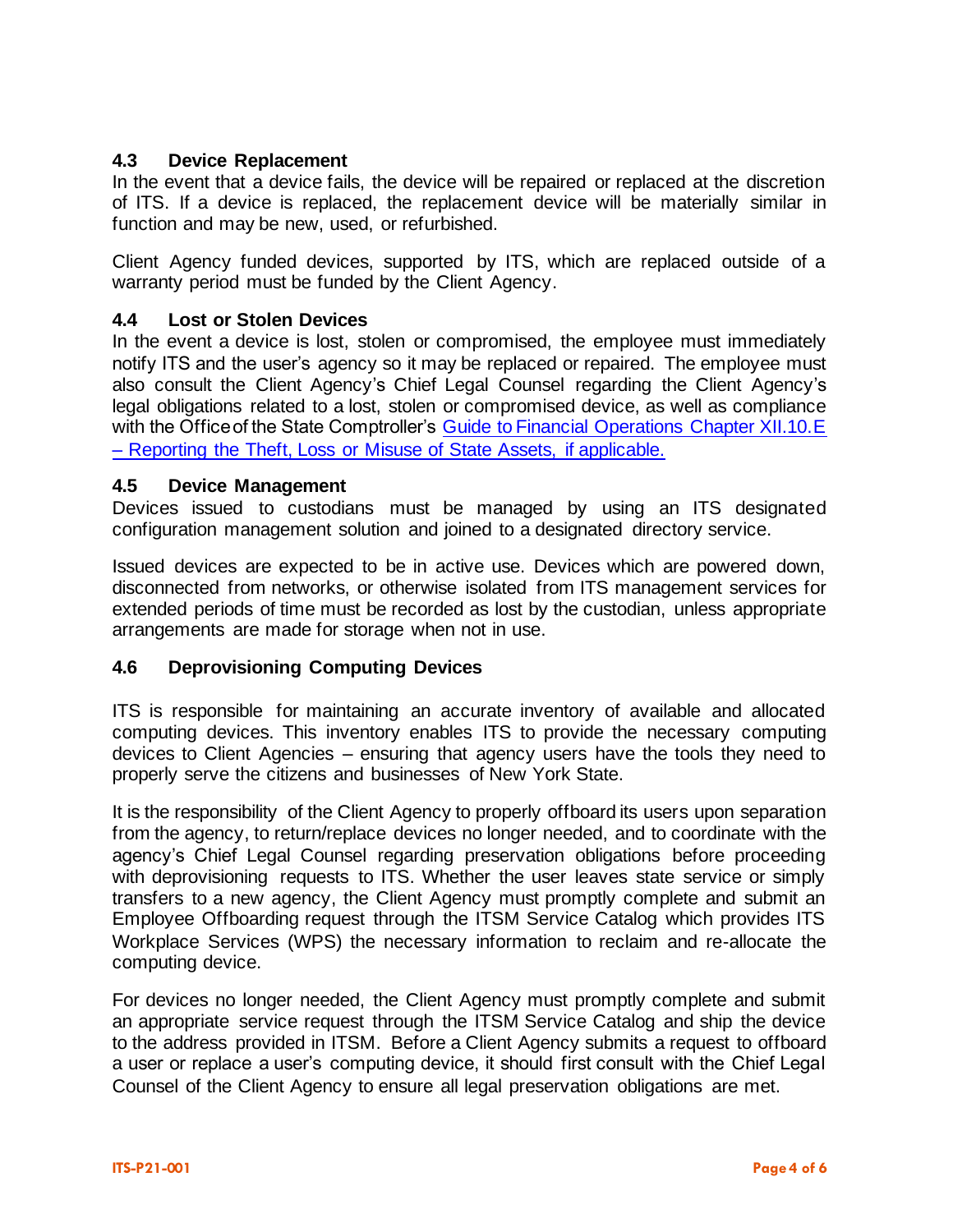Devices no longer in use by a Client Agency must be returned to ITS, unless directed otherwise by the Client Agency's Chief Legal Counsel due to legal preservation obligations.

### **4.7 Disposal**

Devices issued by or transferred to ITS are the property of ITS. At the end of a device's service life, devices must be disposed of by ITS. In the event that legal, operational, security, or other business needs require that a Client Agency retain the device past its useful operational life, ownership of the device must be transferred to that Client Agency.

At the time of disposal, ITS will sanitize all hard drive and storage devices under its control according to [NYS-S13-003 Sanitization/Secure Disposal Standard.](https://its.ny.gov/document/sanitization-secure-disposal-standard) It is the responsibility of the custodian to provide an accurate data classification prior to disposal. If ownership of the device is transferred to the Client Agency as outlined above, sanitization and disposal of the device will become the responsibility of the Client Agency.

### **5.0 Compliance**

This policy shall take effect upon publication. Compliance is required with all ITS policies and standards. ITS may amend its policies and standards at any time; compliance with amended policies and standards is required.

# **6.0 Definitions of Key Terms**

Except for terms defined in this policy, all terms shall have the meanings found in [http://www.its.ny.gov/glossary.](http://www.its.ny.gov/glossary)

| Term                       | <b>Definition</b>                                                                                                                                                                    |  |
|----------------------------|--------------------------------------------------------------------------------------------------------------------------------------------------------------------------------------|--|
| <b>Custodian</b>           | A person or entity who is responsible for a device.                                                                                                                                  |  |
| <b>Peripheral</b>          | A device or component associated with a workplace device, used<br>to input/output data from a workplace device. Examples of<br>peripherals include keyboard, mice, and LCD displays. |  |
| Workplace<br><b>Device</b> | An IT hardware device, connected to a State or third-party network,<br>used to access applications.                                                                                  |  |